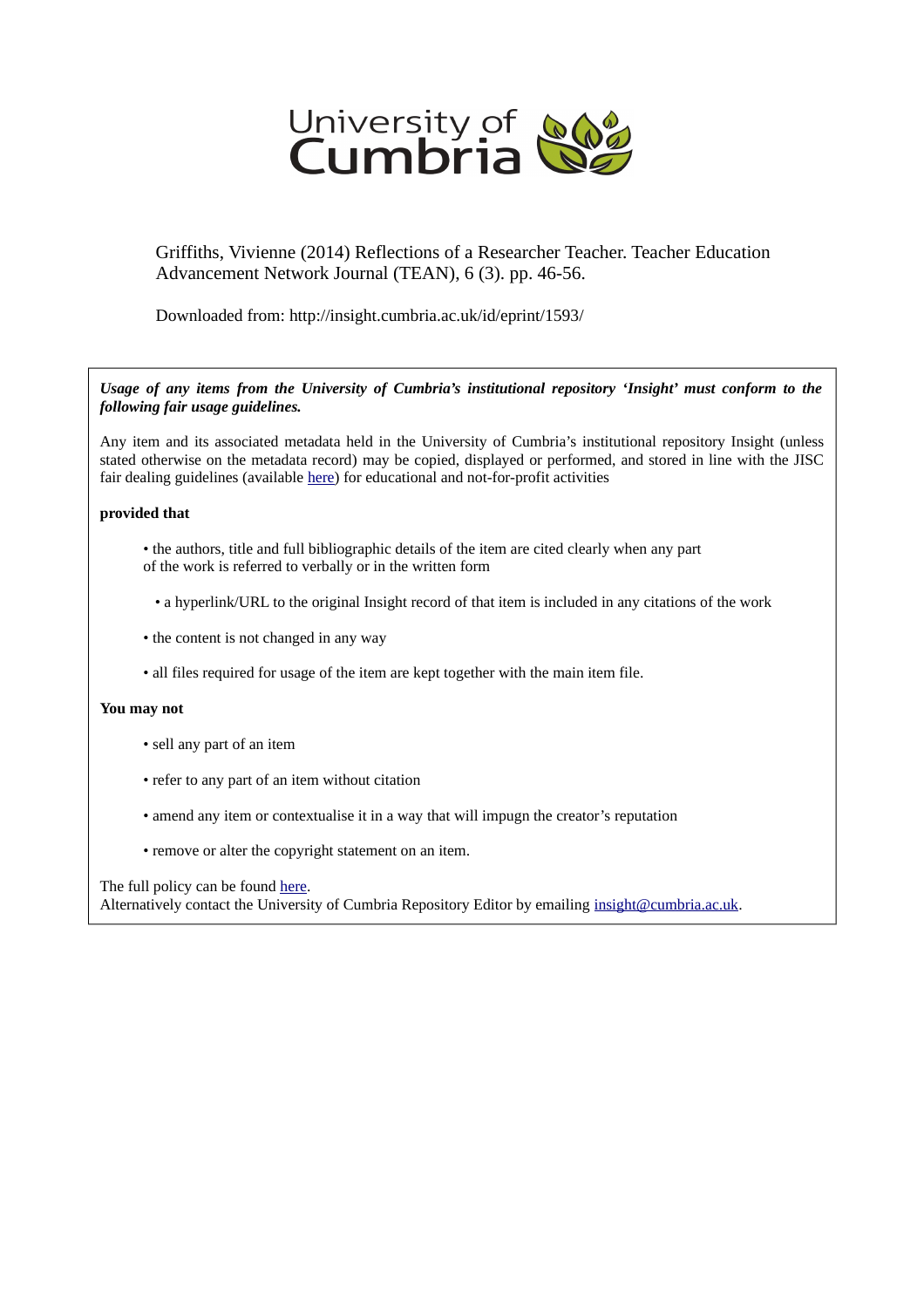## **Reflections of a Researcher Teacher** Teacher Education Advancement

Network Journal Copyright © 2014 University of Cumbria Vol 6(3) pages 46-56

Vivienne Griffiths Canterbury Christ Church University vivienne.griffiths1@canterbury.ac.uk

## **Abstract**

In this retrospective, autobiographical account, the author traces her career as a teacher, teacher educator and researcher, identifying critical incidents and key influences alongside changes in education and teacher education. The persistence of teacher and researcher identities, stemming from the early influence of Lawrence Stenhouse, is highlighted, as well as a continuing commitment to feminist research and innovative practice; but identity shifts and transitions are also prominent, according to personal and external contexts, policies and communities of practice.

## **Keywords**

Teacher; researcher; teacher educator; professional development; transitions; identity; academic career.

## **Reflections of a Researcher Teacher**

It is by virtue of being an artist that the teacher is a researcher (Stenhouse, 1988:5)

## **Introduction**

In this article, I will explore some critical incidents and key influences during my career as teacher, researcher and teacher educator, using an autobiographical, life history approach (Goodson, 1992, 2003) and drawing on Åkerlind's (2008) stages of an academic career: including *academic landmarks, personal development*, *collaboration and support, making a difference* and *external recognition*  (italics will highlight these terms throughout). My starting point is a model of teacher educators' identities shown in Fig. 1., which stems from a longitudinal, collaborative study of teacher educators' academic and professional identities that I carried out with colleagues at two universities in England (Griffiths et al., 2010, 2014).



**Figure 1.** Teacher educators' multiple identities. From Griffiths, V., Hryniewicz, L. & Thompson, S. (2014).

Griffiths, V. (2014)'Reflections of a researcher teacher', *TEAN Journal*, 6(3), pp.46-56.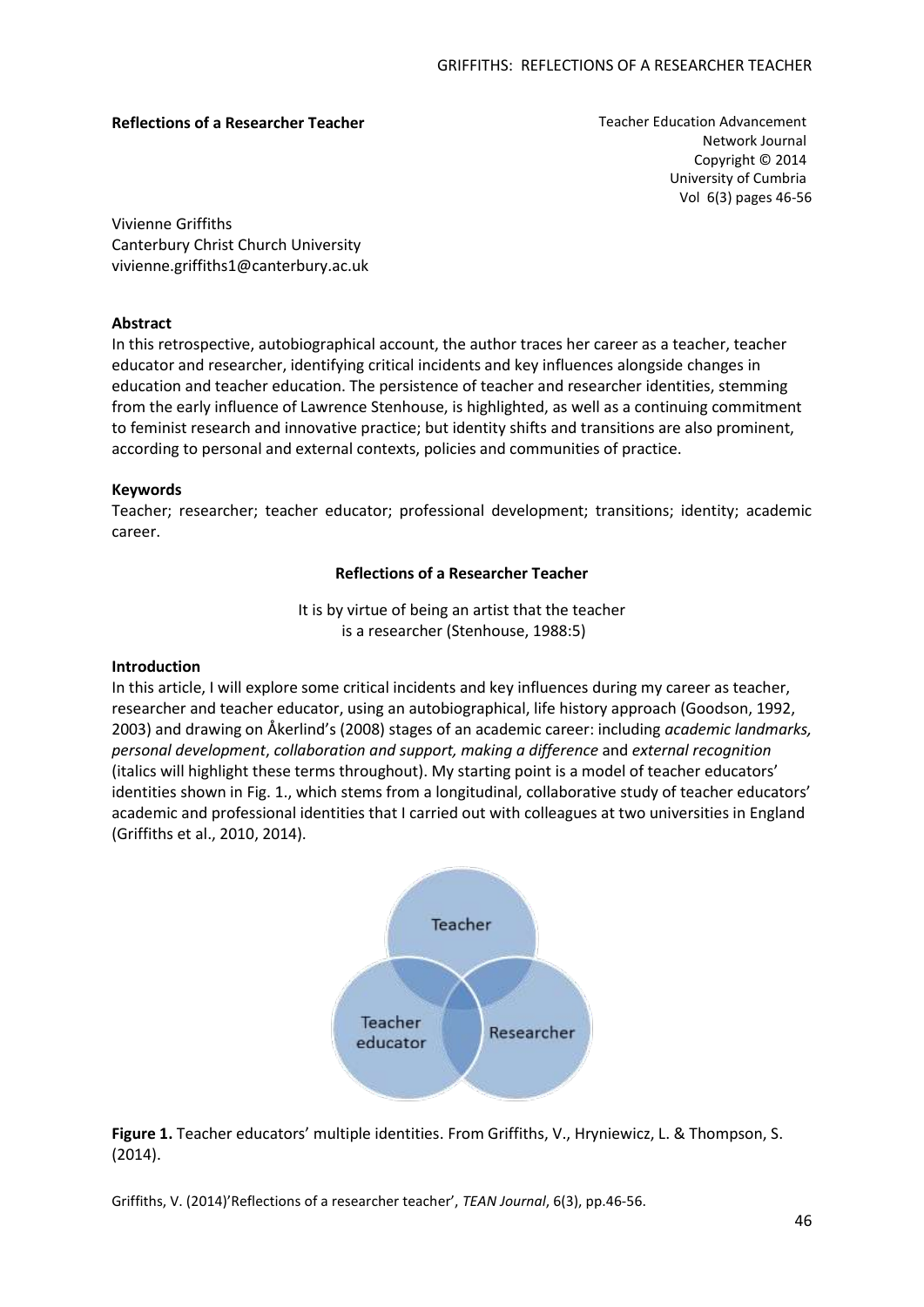What emerged clearly from this study is the persistence of a teacher identity among teacher educators who have made the transition from school to university, as others have also found (Dinkelman et al., 2006; Murray & Male, 2005); whilst researcher identities are generally harder to develop and maintain in the face of personal and contextual issues (Griffiths et al., 2010; Swennen & van der Klink, 2009). When our model was developed from an analysis of the teacher educators' accounts, it was like looking at myself in a mirror, apart from one key difference. Whereas most of the teacher educators found research a new and challenging experience, this was a core part of my identity from my first teaching post onwards, albeit in a non-academic context, and I can also track seminal influences from my own family history. However, I share with others the identity shifts and challenges to develop research alongside the intensive work involved as a teacher educator.

## **Autobiographical and life history research**

Before turning to my development as a teacher, researcher and teacher educator, I need to locate this autobiographical account in the use of auto/biography as a research method (Merrill and West, 2009). This in itself has an autobiographical history. I first came across the use and power of auto/biographical narratives while studying for my doctorate in the late 1980s, when introduced to feminist research and the importance of the researcher's voice and location in the research process (Oakley, 1981; Stanley & Wise, 1983). Drawing on these innovative ideas, which had a powerful impact on me at the time, I brought a great deal of personal history and experiences into the research process in my ethnographic study of girls' friendships (Griffiths, 1995). The autobiographical elements provided important contrasting narratives in time, class and (in some cases) ethnicity, which added a rich, additional layer of data, whilst (to me) enhancing the researcher-researched relationships (ibid.).

Liz Stanley developed auto/biographical approaches in more detail in the 1990s (Stanley, 1995). She writes: 'Auto/biography has at its heart a project which is concerned with the artful construction of a self-in-writing' (ibid.:131). She cites Barthes (1975), who makes an important tripartite distinction: 'the self who *writes* constructs the self who *was,* but there is also the self who *is*, outside of the text' (Stanley, 1995:131-2, her emphasis). This challenges the idea of a single, stable or essential self and emphasises the construction of a reflexive account of self through the writing process. Goffman's (1959) ideas of the presentation of self are also pertinent here; these appealed to me as a drama teacher when I first read them, for their theatrical analogies of actors and roles, and the complex impermanence of self through interaction with others.

Goodson's (1992, 2003) work on the life histories of teachers, first developed in the 1990s, has also been influential. Goodson (1992) argues that it is important to study teachers and educators in terms of their background, life cycle, career stages and critical incidents, in order to locate their lives and careers in social and political contexts: 'a story of action located within theories of context' (Goodson, 2003:48). Similarly, Stanley (1995:10) emphasises the importance of 'connectedness', of family and social networks in influencing and shaping lives, but also stresses the power of cultural and political contexts. Clandinin and Connelly's (2000) three dimensions of situation, interaction and continuity are also strongly linked to this methodological framework and therefore particularly pertinent for investigating individual experiences, contexts and learning processes over time. I attempt to draw on all these in this short, personal narrative. In doing so, I am aware of trying to understand some of the complex interactions, relationships and influences of different stages of my personal and professional life; but also that the interpretation is self-referential and can only be a partial account. It is for this reason that I have added as much supporting evidence as possible.

## **Family influences**

Like many of the post-war generation, I was the first person in my family to go to university, but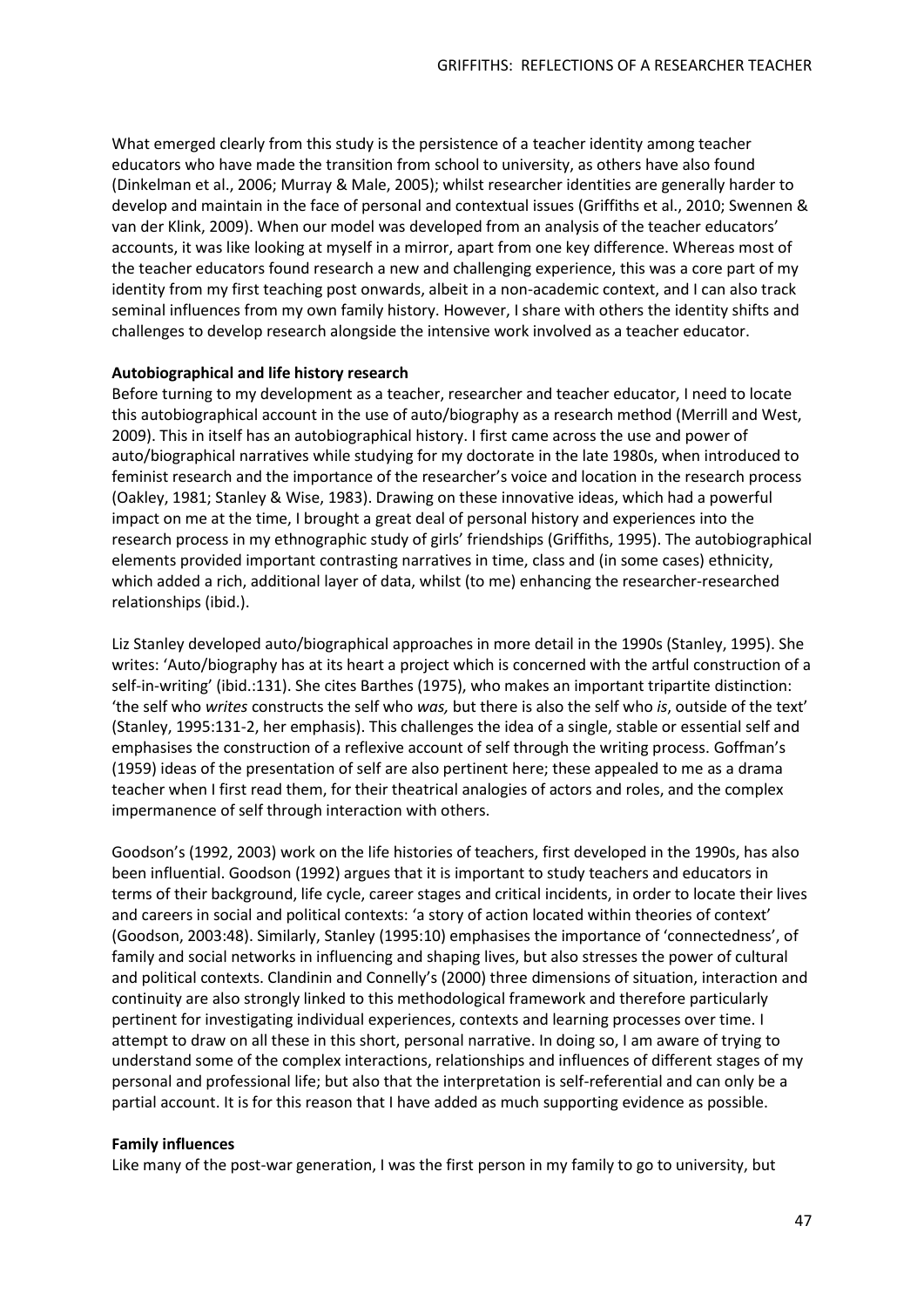there was a strong tradition of teaching on my father's side, going back three generations. For instance, my great-grandfather, Thomas Griffiths, was headteacher of a Church Board school in Manchester for 25 years in the 1860s-80s and we still have the desk that he was given on retirement. My great aunt, Florence Rourke, was a pupil teacher who became headteacher of an elementary school in east London for over 20 years in the 1920s-40s (London Metropolitan Archives, undated). She was also a mentor of pupil teachers in her own school and inspired great loyalty in her teachers. She was a great influence on my sister and me as children, teaching us to read and enjoy learning through stories and games before we went to school. We inherited a case full of her teaching materials; some of her old lesson plans show that she had an imaginative approach to teaching within the strict confines of the time, using fables and other stories to teach spelling for instance, and instituting school field trips to the seaside at a time when children in the East End rarely left London. These early influences and family history gave me rich cultural resources and a strong teacher habitus (Bourdieu, 1977), together with a sense of the long-standing commitment involved in teaching; this was especially true for my great aunt, whose dedication to the profession was paramount and who never married (the marriage bar for teachers in the 1920s and 30s is described in Oram, 1996).

On my mother's side, there was quite a different tradition, of non-conformist autodidacts in south Wales, including my great-great-grandfather John Jones (Ioan Emlyn), a Baptist minister and selftaught biblical scholar who helped to found the Literary and Scientific Institution in Ebbw Vale and won awards for his Welsh poetry at the National Eisteddfod in the 1850s (National Library of Wales, undated). My grandfather, William Williams, who worked at Cardiff docks, survived a mustard gas attack at the Battle of Ypres in the First World War, and spent the rest of his life searching for meaning by studying mysticism, theosophy and eastern religions. I have a strong memory of seeing him surrounded by books, which he borrowed from across the world through Cardiff's inter-library loan service: my first experience of a researcher at work. His alternative beliefs, which were very much ahead of their time, were passed on to all his children and had a strong influence on my own childhood, countering the more traditional, middle class values and beliefs passed down through my father's family. Nevertheless, I accrued rich cultural capital from both sides (Bourdieu, 1975). In addition, I grew up with a strong strand of suffragist/ early feminist beliefs from my mother and women teachers at my all girls' grammar school (Girls' Day School Trust, undated).

## **First teaching post: the Humanities Curriculum Project**

After training as a secondary English and drama teacher in 1970, I was full of idealism about education and set my heart on teaching in Leicestershire which, at the time, was one of the most innovative counties in England in its comprehensive schools' provision. For example, Countesthorpe College was way ahead of its time in offering learning hubs rather than traditional classrooms (Watts, 1997). Longslade Community College, where I obtained my first teaching post, was one of the pilot schools for the Humanities Curriculum Project (HCP) (Ruddock, 1976; Stenhouse, 1968). The main aim of the project was to develop an understanding of society through exploring controversial issues in the classroom with adolescents, using discussion not instruction as the core mode of enquiry (Schools Council, 1970). This could be seen as the forerunner to Citizenship as a subject, but with a radical, experimental pedagogy, grounded in 'research-based teaching' (Elliott, 2006:2), where the teacher explored packs of evidence with small groups of pupils on subjects such as the family, poverty and war.

While I agreed with the project's basic problem-based and student-centred aims and premises, which I had heard about on my Certificate in Education course, I had reservations about the recommended teaching strategy, which advocated the teacher adopting the role of a neutral chairman (sic) (Schools Council, 1970). Nevertheless, I explored this innovative approach with enthusiasm, albeit critically, and wrote my first academic article about the results (Griffiths, 1975).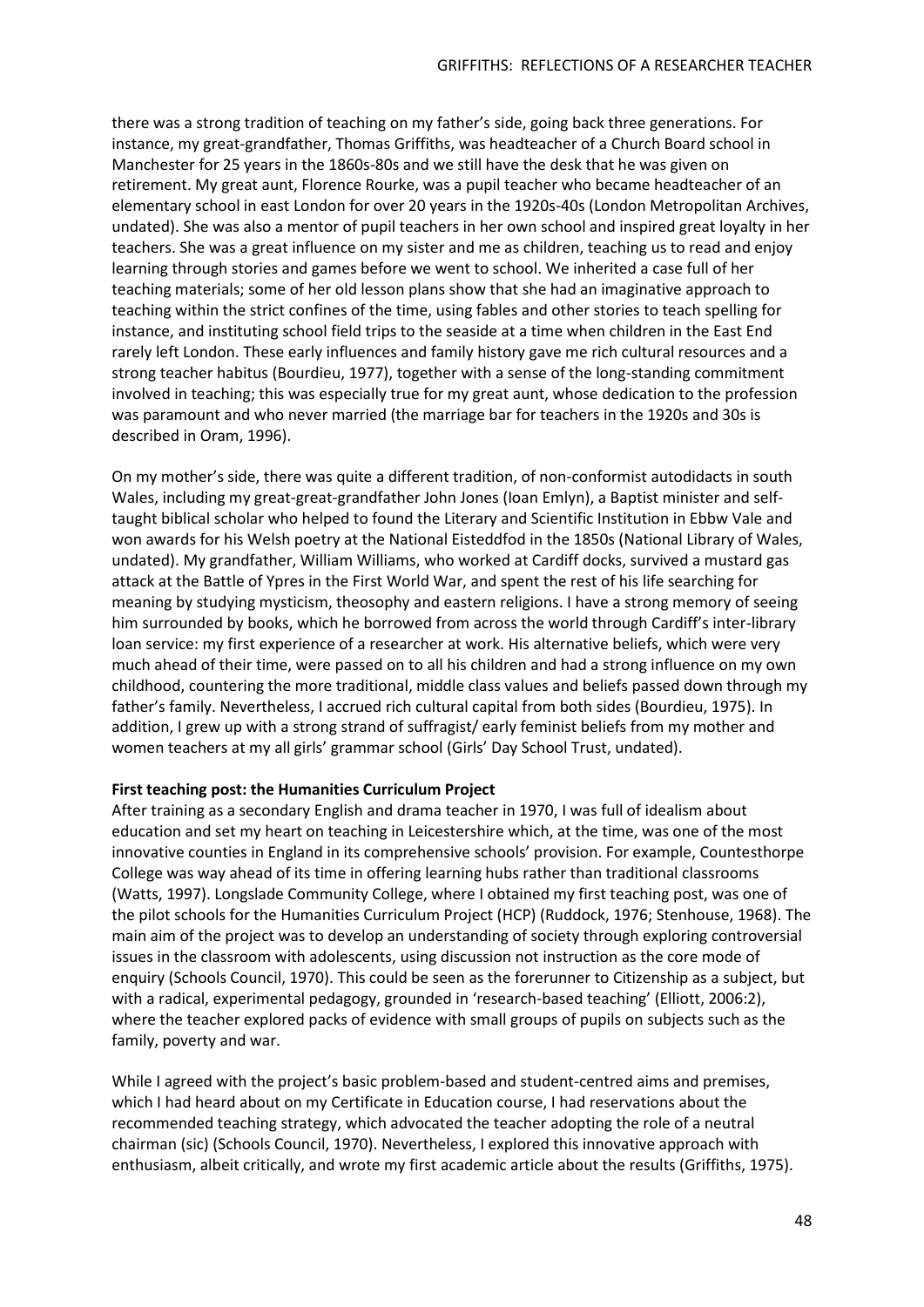As a result, I was invited to be a teacher tutor on one of the project's training courses for teachers, a mixed experience which was my first brush with academia in a teacher educator role, but which exemplified Stenhouse's advocacy of teachers working in *collaboration* (Åkerlind, 2008) with university-based researchers (Stenhouse, 1975, 1988; Elliott, 2006).

Stenhouse's model of the teacher researcher, 'The commitment to systematic questioning of one's own teaching as a basis for development' (Stenhouse, 1981:143), was one which I could associate with deeply and had a great impact on my own professional and *personal development* (Åkerlind, 2008), both as a teacher and researcher. For Stenhouse, the professional development of teachers was inextricably linked to:

curriculum development at the level of the classroom, and research-based teaching forged the linkage between them

(Elliott, 2006:8).

This was a very different model from the more recent standards-driven school effectiveness approach, based as it was in the 'complex particularities' of classroom situations (Elliott, 2006:7) with open-ended aims and outcomes. Stenhouse (1988:48) describes the importance of teachers conducting 'descriptive case studies' based on 'participant observation', in alliances with university researchers. However, he recognised the tensions between teachers and academics, and that 'educational research will be held accountable for its relevance to practice' (ibid.:49). In my own case, this tension was evident while on a secondment to the Women's Research and Resources Centre (now the Feminist Library) in the mid-1970s, where I came into contact with leading feminist academics, and in speaking at my first academic conference (Griffiths, 1977), where some of the academic papers seemed to have little grounding in classroom-based evidence and thus little relevance to teaching. Nevertheless, these early experiences led, in time, to my return to academic study, in order to research young people's experiences in classrooms more fully. Thus, during this period of full-time teaching, I had already obtained two key *academic landmarks* (Åkerlind, 2008; see also Griffiths et al., 2014): a conference paper and an academic publication, but I still saw myself as a teacher, in some contexts a teacher researcher, but very much positioned outside academia.

## **Doing a doctorate: ethnographic and feminist research**

After more than ten years in the classroom, I was now an advisory teacher for drama in Wakefield in the early 1980s. Wakefield district, an industrial and mining area of high deprivation, had been part of the former West Riding and had inherited the influence of the educational pioneer, Alec Clegg, in promoting the arts in education (George, 2000). Like Leicestershire in the 1970s, Wakefield in the 1980s was (perhaps surprisingly) the source of much educational innovation; its courses for teachers at Woolley Hall, at which I provided much in-service teacher education on drama, were regarded as inspirational. A former pupil at one of the schools in which I taught drama at the time, describes the impact of this broad, arts-based approach to education (Robinson, 2013). With other advisory teachers, I was part of a drama-in-education team drawing on innovative teaching methods such as 'teacher-in-role' and 'the mantle of the expert', where the children are put in positions of responsibility, inspired by Dorothy Heathcote (Bolton, 2003; Heathcote & Bolton, 1994). We also drew heavily on historical research of the area on which to base our work, and I worked closely with the hugely knowledgeable Wakefield archivist, John Goodchild, to research early mining communities in Yorkshire, Wakefield's textile industry and the coming of the railways (Goodchild, 1978, 1987).

The opportunity to engage in first hand research, wide experience in working with children and young people using innovative drama pedagogies, and growing interest in feminism and education, drew me towards further study, via the initial medium of feminist activism. I joined the Manchester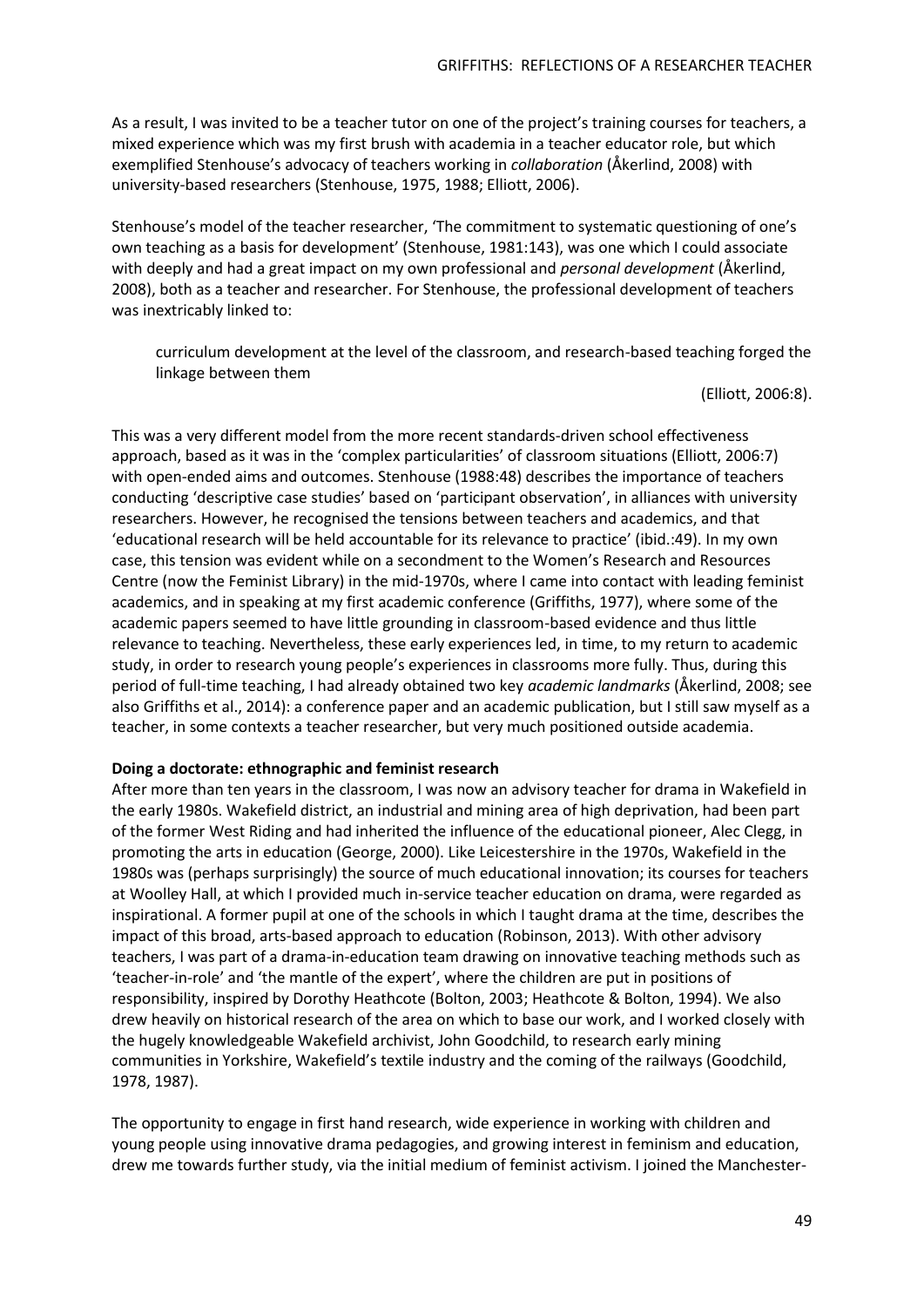based Women and Education group, whose members were teachers and academics, and contributed rather polemical articles to their newsletter (Women and Education, 1980s). Members included Alison Kelly, who studied girls and science (Kelly, 1981) and co-led the pioneering Girls into Science and Technology (GIST) Project (Kelly et al., 1984; Whyte, 1986). Through her encouragement, I undertook a part-time master's degree with Kelly as supervisor, and she supported me to use drama as a research method in exploring young women's attitudes to gender (Griffiths, 1984, 1986). Although familiar with drama teaching, using this in a research context was new territory for me, and models of analysis were lacking at the time. Looking back, it was both generous and somewhat high risk of Kelly to support an innovative, qualitative study, as she herself was a quantitative researcher.

Following this, I was fortunate to obtain an SSRC (now ESRC) scholarship to do a doctorate and for the first time since the 1960s, became a full-time student in my mid-30s. However, at first I still very much saw myself as a teacher researcher, in the Stenhouse tradition, and when asked to introduce myself to the doctoral student group, described myself as a teacher doing a PhD. Kelly asked me afterwards why I did not call myself a research student, but this was not an identity with which I could relate at the time. I recalled this incident when investigating the multiple identities of teacher educators (see Fig.1.); it was a critical moment in my career (Goodson, 1992). Having been immersed in teaching for nearly fourteen years, the identity of a researcher in academia still seemed strange and alien, even though in different ways I had been engaged in teacher research over my whole teaching career. This relates, I would argue, to the reluctance of many teacher educators, who are former teachers, to label themselves as researchers or academics (Griffiths et al., 2010, 2014), even though they are involved in lecturing and other academic work, including research. The teacher identity is deeply embedded and seems to me to be related to ideas about authenticity and relevance (Kreber, 2013; Reay et al., 2005), in contrast to academia, which may seem rarefied and remote from practice. Lack of confidence in academic work and feelings of being an imposter also run deep (Reay, 2002).

My own confidence was challenged many times in undertaking an in-depth, ethnographic study of adolescent girls in a comprehensive school (Griffiths, 1995), although it was at the same time one of the most exciting and fulfilling things that I had (and have) ever done academically. This was a period of huge academic and *personal development*; as well as Kelly, Liz Stanley was another key *support* and mentor during this period (Åkerlind, 2008). Stanley and Wise's (1983) ground-breaking book on feminist research was, and is, a major influence. Through this, I started to analyse my own research relationships in terms of breaking down traditional research boundaries and giving young women a voice (Griffiths, 1988). I also worked hard in the research to position myself as a researcher rather than a teacher (ibid.). In different ways, Kelly and Stanley were both important mentors, at a difficult transitional time in which I was moving from a teacher and teacher researcher into an academic career and balancing in a peripheral participant role (Lave and Wenger, 1991). Mentoring and induction of teacher educators into academia and research, through formal supervision as well as informal support, emerged as important factors in our own study (Griffiths et al., 2010).

# **Becoming a teacher educator: surviving Ofsted, and research projects**

In 1985, I obtained my first academic post as a classroom-based researcher at Sussex University, where I had been an undergraduate in the 1960s in its pioneering heyday. I was looking forward to continuing my research development, and ran a research methods module on a master's programme, but was almost immediately taken into the teacher education team because I was then the only person with a teaching qualification and (relatively recent) experience; 'recent and relevant' school experience was becoming a requirement (Gilroy, 1992). Conversely, on the Postgraduate Certificate in Education (PGCE) team, I became the only person with a doctorate after its completion a few years later (later published as a book: Griffiths, 1995).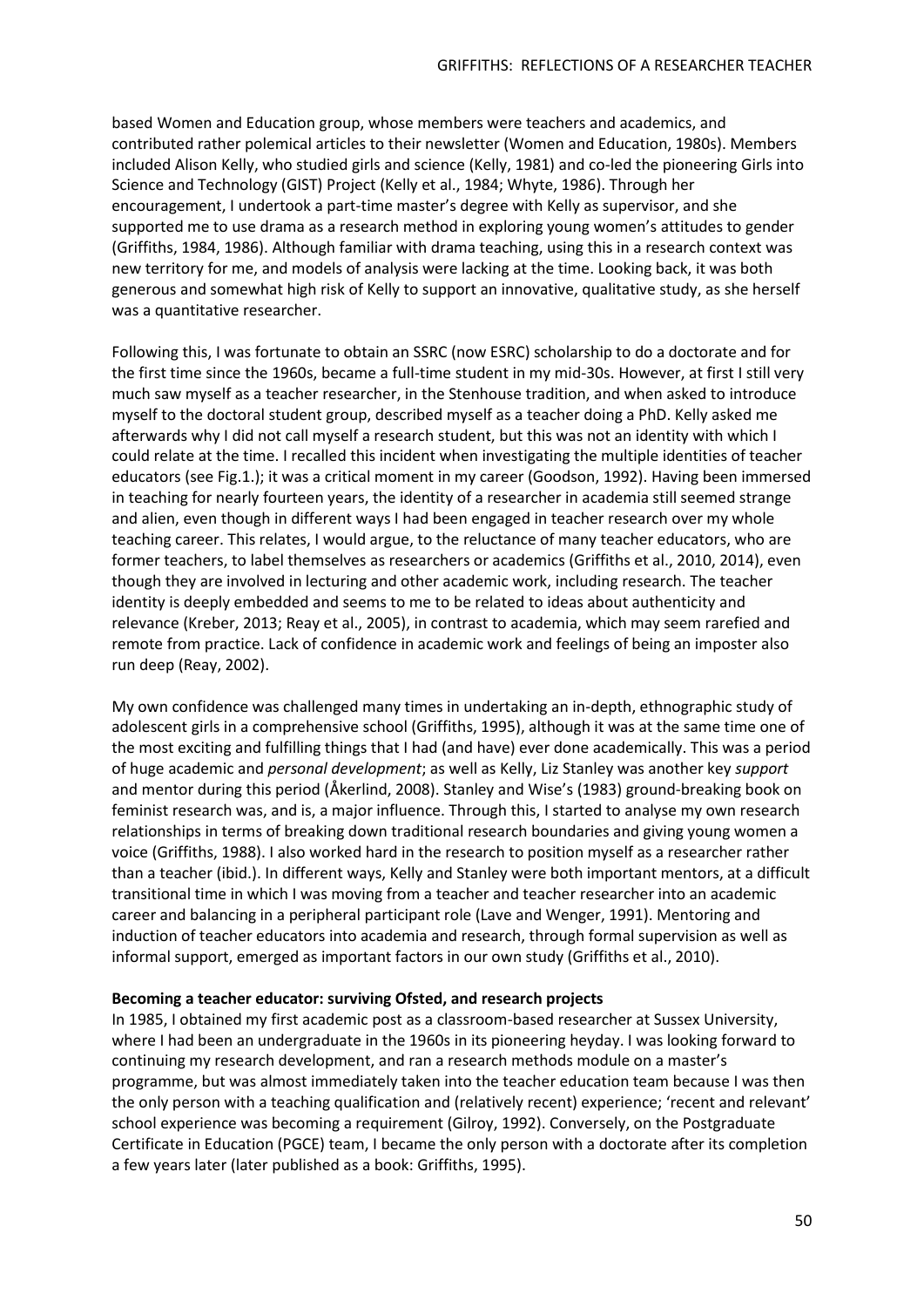Sussex was a pioneer of school-based teacher education (see Furlong et al., 1988), and it was an exciting experience to be involved in such an innovative approach. Quite quickly, my main frame of reference was once again schools. I was visiting schools more than I was in the university, and undertaking a substantial amount of classroom teaching myself to model it for the students. Thus, while I was making the transition into academia, my identity as a teacher, which had started to take a back seat, was once more brought to the fore, while my researcher identity was pushed to the background. My own experience was to some extent in line with my own and others' research on new teacher educators managing the transition from schools (Dinkelman, 2006; Griffiths et al., 2010; McKeon & Harrison, 2010; Murray & Male, 2005; Swennen & van der Klink, 2009), and their peripheral positioning 'inside/outside the ivory tower' (Maguire, 2000). However, rather than seeing myself as a 'teacher involved with teacher preparation' (McKeon & Harrison, 2010:36), as many new teacher educators do, I positioned myself as a 'teacher educator with expertise about teaching' (ibid.) *and* research; and as a lecturer who also undertook teacher education. Perhaps this was more possible in the 1980s than it is in today's more tightly regulated teacher education culture.

Over the next 20 years, I took on a variety of roles, including primary and secondary English tutor, personal/link tutor, director of primary then secondary PGCE, and Director of Initial Teacher Education (ITE). This was my main academic trajectory (Åkerlind, 2008) during this extensive period and, for the most part, an extremely rewarding and enjoyable experience. As my identity became very closely invested in ITE and its leadership, the climate for teacher education was becoming more highly regulated, with the introduction of the then Teacher Training Agency in 1994 (Mahony & Hextall, 1997); regular Ofsted inspections from 1995 (Gilroy & Wilcox, 1997); a series of increasingly burdensome circulars, in which competences, later to become standards, were introduced (DES, 1989; DfE1993; DfEE 1997, 1998); and a National Curriculum for ITT (sic) (Graham, 1996). Space does not permit a full account of this period of increased regulation (Becher, 1992), which has become a familiar part of the ITE landscape, but it did impact on my own experience in a direct and negative way, when the Sussex Primary PGCE was one of the first casualties of the primary 'sweep' inspections in 1995 (see a detailed, critical account in Griffiths & Jacklin, 1999). The next years were invested in improving the programme to (Ofsted-graded) excellent standard, but the emotional toll on me and colleagues and sense of deprofessionalism were great (as in Jeffrey and Woods, 1996).

At the same time, I was determined (and required) to keep research active and was fortunate to be part of two major, *collaborative* research projects (Åkerlind, 2008): the first an ESRC project on groupwork with computers (Stronach & MacDonald, 1991); the second an Esmée Fairbairn project on mentoring in schools (Campbell & Kane, 1998), led at Sussex by Michael Eraut and Tony Becher respectively. The groupwork project was designed along Stenhousian lines, with teacher researchers in each of the project schools working alongside university researchers; I worked with teachers in two schools undertaking classroom observation of children working with computers. There was an agreeable symmetry here, demonstrating in concrete terms my own shift in identity from schoolbased teacher researcher to university-based researcher. The mentoring project was organised in researcher pairs, who each investigated a different aspect of the topic in teacher education. A colleague and I focused on (then new) partnerships with schools; we worked with school teachers and university researchers nationally and our study resulted in an edited book (Griffiths & Owen, 1995).

Participation in these projects was vital in maintaining and strengthening a researcher role, alongside the day to day busyness of teacher education work. Like Kelly and Stanley at Manchester, Becher and Eraut were key *supports* and mentors in my academic development (Åkerlind, 2008); unlike Manchester, Sussex University had few women in senior leadership roles at the time (see Griffiths, 2009). My solution to lack of time was to use my own practice as a teacher educator as the starting point for research, Stenhouse-style, and extend from there into detailed case studies. For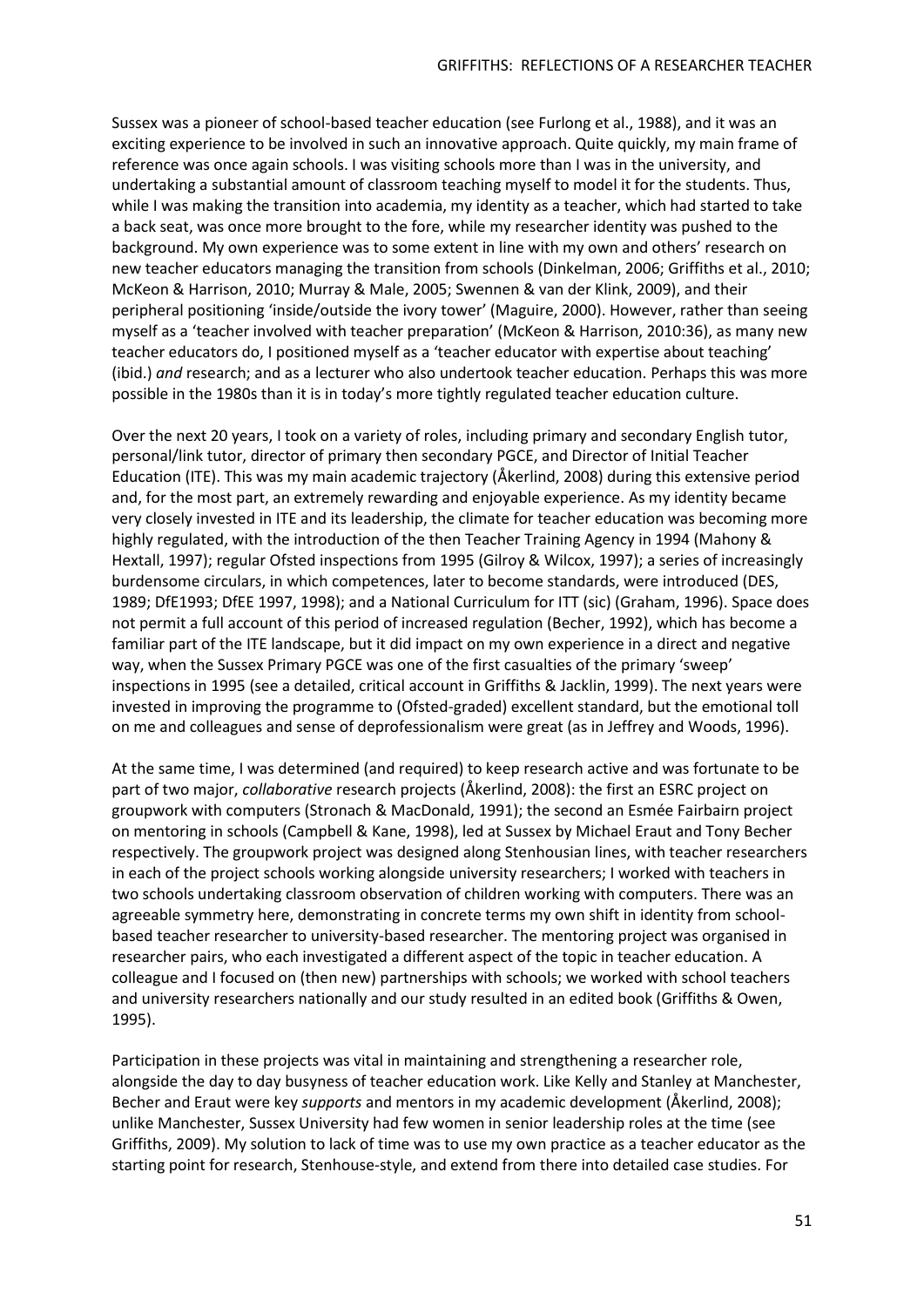instance, I led a longitudinal, *collaborative* study funded by the ESRC on the preparedness of newly qualified primary teachers (Griffiths et al., 2002), which followed beginning teachers from their ITE experiences into their first years of teaching and resulted in a book (Jacklin et al., 2006). Eraut's (2007) work on professional and work-based learning also encouraged me to study the then new employment-based route into teaching (Griffiths, 2007, 2011), one of only a few researchers to do so. Thus, through this quite long period, I was gradually developing an academic reputation and *wider recognition* for my research through international conference papers and publications, as well as hopefully *making a difference* to students' lives through my teacher educator role (Åkerlind, 2008).

## **The unexpected professor**

The final stage in my academic career was an unforeseen and surprising one. Although I had become Head of the Sussex School of Education and achieved some measure of external success, I had not received equivalent internal recognition through promotion (Åkerlind, 2008), until my chair appointment at Canterbury Christ Church University in 2009, at the age of 60. Like John Carey (2014), I felt like an unexpected professor despite this *external recognition* (Åkerlind, 2008); perhaps with more reason, as women professors are still relatively rare and many women, like me, attain senior positions late in life (Griffiths, 2012). Maguire (2010) has studied women professors who underestimate their own capabilities and even feel that their senior positions, once attained, are somehow a mistake. This resonates with my own response at this time, which was another significant period of transition, albeit late in the day, to a new role in a new university.

There is a pleasing symmetry in my first (as student) and last (as professor) academic experiences having been in new universities. But there was also a sense of 'coming home' at Christ Church, having moved from a research-intensive institution where teacher education always felt somewhat marginalised (see Griffiths et al., 2010), to one where this activity was central. Feelings of belonging and authenticity (Kreber, 2013) were again important, although by this time I had moved a long way from the teacher embarking on a research journey. Through my leadership of research over the next five years, which involved building research capacity through mentoring the (largely) teacher educator staff (Griffiths et al., 2010), and engaging in *collaborative* research projects, I tried to *make a difference* in a new way (Åkerlind, 2008). Most recently, I have been exploring with colleagues the use of innovative visual methods in qualitative research with teacher educators (Hryniewicz et al., 2014).

#### **Closing remarks**

Looking back over this narrative, autobiographical account of my academic career, I am aware of several key strands that run through: firstly, my identity as a teacher, while changing in emphasis and context, has been consistent over time (Clandinin & Connelly, 2000), though shifting into teacher educator and lecturer identities; secondly, and in parallel, my identity as a researcher has always been strong, though not always in academic (i.e. higher education) contexts. The emphasis throughout my teaching and subsequent academic careers on innovation and innovative practice, which I have always sought out through different contexts, has been inherent to, and a bridge between, these two elements. The particular configuration of teacher and researcher identities and dominance of one aspect over another has shifted over time, as the researcher identity gradually came to the fore. What also stands out is the importance of critical incidents in my career (Goodson, 1992, 2003), usually at times of transition between stages, moving from one community of practice to another (Lave & Wenger, 1991).

This brief account can only be partial and inevitably selective, and some aspects of my ways of working and core values do not emerge as strongly as they might, but have underpinned much of my work: for instance, a preference for collaborative research; an awareness of gender issues and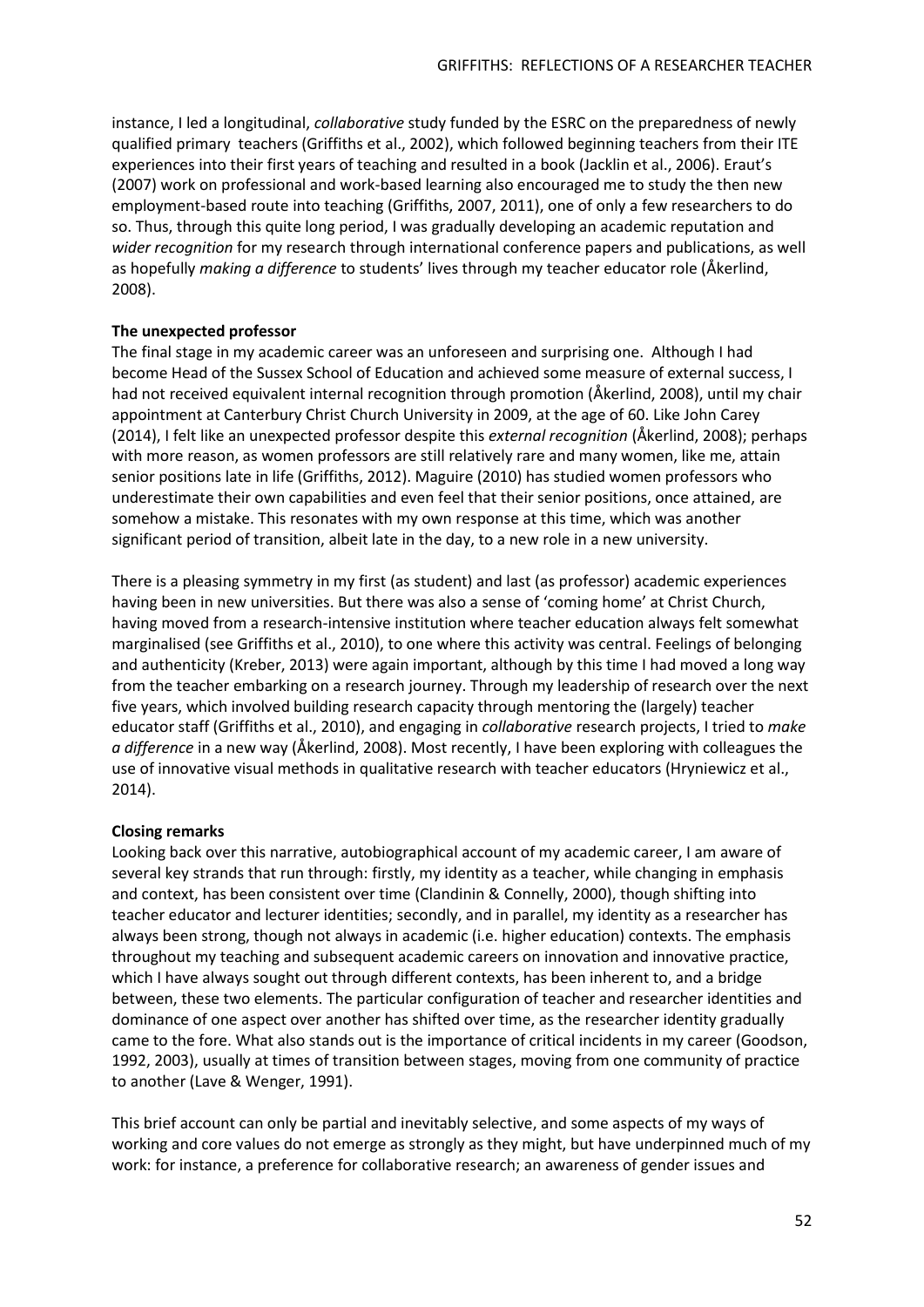commitment to feminist ideals. Åkerlind's (2008) aspects of an academic identity have been useful as a way of reflecting on key stages and transitions. As I move into 'retirement', this multi-faceted identity remains strong and there is still a sense of more to do.

## **Acknowledgement**

I would like to thank my colleague Dr Viv Wilson for her helpful comments on this paper.

## **References**

- Åkerlind, G. (2008) 'An academic perspective on research and being a researcher: an integration of the literature', *Studies in Higher Education,* 33(1), pp.17–31.
- Barthes, R. (1975) *Roland Barthes.* Paris: Seuil.
- Becher, T. (1992) 'Never mind the EDU, What about the CATE? The background to current developments in English teacher education', *Australian Journal of Teacher Education,* 17(2).
- Becher, T. (Ed.) (1994) *Governments and professional education.* Buckingham: SRHE and Open University Press.
- Bolton, G. (2003). *Dorothy Heathcote's story: biography of a remarkable drama teacher*. Stoke-on-Trent: Trentham Books.
- Bourdieu, P. (1977) *Outline of a theory of practice.* Cambridge: Cambridge University Press.
- Campbell, A. & Kane, I. (1998) *School-based teacher education: telling tales from a fictional primary school.* London: David Fulton.
- Carey, J. (2014) *The unexpected professor: an Oxford life in books.* London: Faber & Faber.
- Clandinin, D.J., Connelly, F.M. (2000) *Narrative inquiry: experience and story in*
	- *qualitative research.* San Francisco: Jossey-Bass.
- DES (1989) *Initial teacher training: approval of courses.* London: HMSO. (Circular 24/89).
- DfE (1993) *The initial training of primary school teachers: new criteria for schools.* London: HMSO. (Circular 14/93).
- DfEE (1997) *Teaching: high quality, high standards.* London: HMSO. (Circular 10/97).
- DfEE (1998) *Teaching: high quality, high standards.* London, HMSO. (Circular 4/98).
- Dinkelman, T., Margolis, J. & Sikkenga, K. (2006) 'From teacher to teacher educator: reframing knowledge in practice', *Studying Teacher Education,* 2(2), pp.119–136.
- Elliott, J. (2006) Research-based teaching. ESRC Thematic Seminar series: Changing teacher roles, identities and professionalism (CTRIP), King's College, University of London. Seminar 8: The impact of research on professional practice and identity, April 26th.
- Eraut, M. (2007) 'Learning from other people in the workplace', *Oxford Review of Education,* 33(4), pp. 403–422.
- Furlong, V.J., Hirst, P.H., Pocklington, K. & Miles, S. (1988) *Initial teacher training and the role of the school.* Milton Keynes: Open University Press.
- George, N. (2000) *Sir Alec Clegg: practical idealist, 1909-1986.* Barnsley: Wharncliff Books.
- Gilroy, D.P. (1992) 'The political rape of initial teacher education in England and Wales: a *JET* rebuttal', *Journal of Education for Teaching*, 18(1), pp.5-22.
- Gilroy, P. & Wilcox, B. (1997) 'Ofsted, criteria and the nature of social understanding: a Wittengensteinian critique of the practice of educational judgement', *British Journal of Educational Studies*, 45(1), pp. 22-38.
- Girls' Day School Trust (undated) A radical history. Available at: [http://www.gdst.net/2163/about](http://www.gdst.net/2163/about-us/a-radical-history/)[us/a-radical-history/](http://www.gdst.net/2163/about-us/a-radical-history/) (Accessed: 05 June 2014).
- Goffman, E. (1959) *The presentation of self in everyday life.* New York: Anchor Books.
- Goodchild, J. (1978) *The coal kings of Yorkshire.* Wakefield: Wakefield Historical Publications.
- Goodchild, J. (1987) *Wakefield and wool.* Wakefield: Wakefield Historical Publications.
- Goodson, I.F. (Ed.) (1992) *Studying teachers' lives.* London: Routledge.
- Goodson, I.F. (2003) *Professional knowledge and professional lives: studies in education and change.* Buckingham: Open University Press.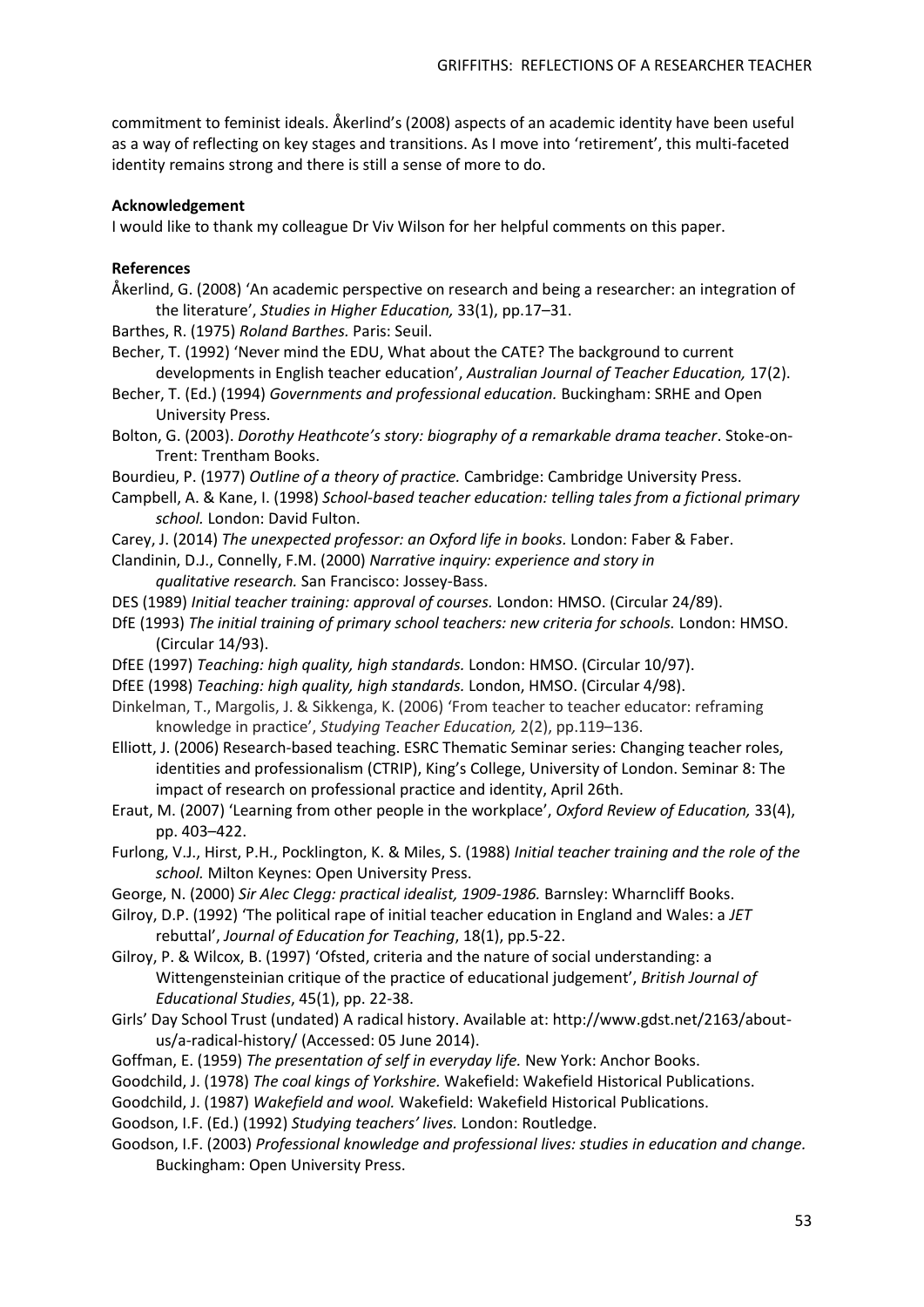- Graham, J. (1996) 'The Teacher Training Agency: continuing professional development policy and the definition of competence for serving teachers', *British Journal of In-Service Education*, 22(2), pp.121-132.
- Griffiths, V. (1975) From theory into practice, in: Elliott J. & MacDonald, B. (eds.) *People in classrooms: teacher evaluations of the Humanities Curriculum Project.* Centre for Applied Research in Education, University of East Anglia: Occasional Publications. pp. 14-18.
- Griffiths, V. (1977) Sex roles in the secondary school: problems of implementing change, *Teaching Girls to be Women* conference, University of Essex, conference report. pp. 28-41.
- Griffiths, V. (1984) 'Feminist research and the use of drama', *Women's Studies International Forum*, 7 (6), pp.511-9.
- Griffiths, V. (1986) *Using drama to get at gender*, Studies in Sexual Politics monograph, University of Manchester, pp.89.
- Griffiths, V. (1988) Working with adolescent girls: making the research process feminist, *Studies in Sexual Politics,* (special issue *Writing Feminist Biography 2: using life histories*), University of Manchester, pp.1-15.
- Griffiths, V. (1995) *Adolescent girls and their friends: a feminist ethnography.* Hampshire: Avebury.
- Griffiths, V. (2007) 'Experiences of training on an employment-based route into teaching in England', *Journal of In-Service Education*, 33(1), pp.107-123.
- Griffiths, V. (2009) 'Women managers in higher education', *The International Journal of Learning,*  16(10), pp.397-405.
- Griffiths, V. (2011) 'Career changers and fast-track induction: teacher perspectives on their early professional development', *Teacher Development*, 15(1), pp.19-35.
- Griffiths, V. (2012) 'Women leaders in higher education: organizational cultures and personal resilience', *Géneros: Multidisciplinary Journal of Gender Studies,* 1 (1), pp.70-94.
- Griffiths, V. & Jacklin, A. (1999) Ofsted, the Teacher Training Agency and initial teacher education: a case study, in Cullingford, C. (Ed.) *An inspector calls: Ofsted and its effect on school standards.* London: Kogan Page. pp. 188-206.
- Griffiths, V. & Owen, P. (eds) (1995) *Schools in partnership: current initiatives in school-based teacher education.* London: Paul Chapman. pp. 168.
- Griffiths, V., Jacklin, A. & Robinson, C. (2002) *Investigating the preparedness of newly qualified primary teachers.* End of award report for ESRC ROOO223489, pp.15. Available at: <http://www.leeds.ac.uk/educol/documents/189807.pdf> (Accessed: 02 September 2014).
- Griffiths, V., Thompson, S. and Hryniewicz, L. (2010) 'Developing a research profile: mentoring and support for teacher educators', *Professional Development in Education*, 36(1), pp.245-262.
- Griffiths, V., Hryniewicz, L. & Thompson, S. (2014) 'Landmarks in the professional and academic development of mid-career teacher educators', *European Journal of Teacher Education*, 37(1), pp.74-90.
- Heathcote, D. & Bolton, G. (1994) *Drama for learning: Dorothy Heathcote's mantle of the expert approach to education.* London: Heinemann Press.
- Hryniewicz, L., Griffiths, V. & Thompson, S. (2014) 'Living graphs as a methodological tool: representing landmarks in the professional development of teacher educators', *Teacher Education Advancement Network Journal*, 6 (1), pp.30-40.
- Jacklin, A., Griffiths, V. & Robinson, C. (2006) *Beginning primary teaching: moving beyond survival*. London: Open University Press.
- Jeffrey, B. & Woods, P. (1996) 'Feeling deprofessionalised: the social construction of emotions during an Ofsted inspection', *Cambridge Journal of Education*, 26(3), pp.325-343.
- Kelly, A. (1981) *The missing half*: *girls and science education.* Manchester: Manchester University Press.
- Kelly, A., Whyte, J. & Smail, B. (1984) *Final report of the Girls into Science and Technology (GIST) project*. Manchester: University of Manchester. Abstract available at: <http://eric.ed.gov/?id=ED250203> (Accessed: 03 June 2014).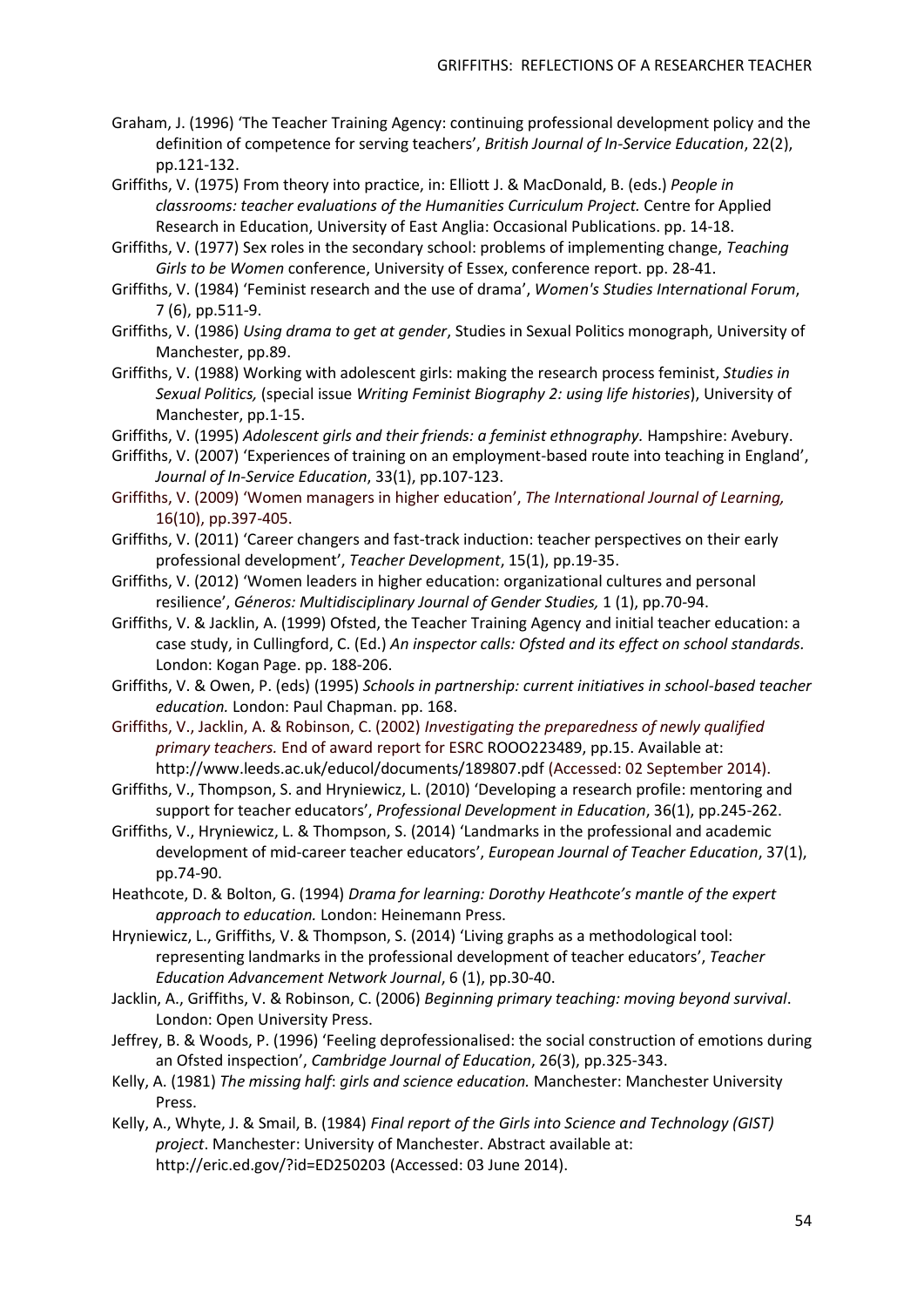- Kreber, C. (2013) *Authenticity in and through teaching in higher education: the transformative potential of the scholarship of teaching.* Abingdon: Routledge.
- Lave, J. & Wenger, E. (1991) *Situated learning: legitimate peripheral participation.* Cambridge: Cambridge University Press.
- London Metropolitan Archives (undated) Ilderton Road School log books. Available at: <http://search.lma.gov.uk/scripts/mwimain.dll/533/14/1?RECLIST> (Accessed: 10 March 2014).
- Maguire, M. (2000) 'Inside/outside the ivory tower: teacher education in the English academy', *Teaching in Higher Education*, 5(2), pp.149-165.
- Maguire, M. (2010) Retiring women: reflections about continuities and discontinuities in women's academic lives. Paper presented at British Educational Research Association annual conference, University of Warwick, September 1-4.
- Mahony, P., Hextall, I. (1997) 'Problems of accountability in reinvented government: a case study of the Teacher Training Agency', *Journal of Education Policy*, 12(4), pp. 267-283.
- McKeon, F. & Harrison, J. (2010) 'Developing pedagogical practice and professional identities of beginning teacher educators', *Professional Development in Education*, 36(1-2), pp. 25-44.
- Merrill, B. & West, L. (2009) *Using biographical methods in social research.* London: Sage.
- Murray, J & Male, T. (2005) 'Becoming a teacher educator: evidence from the field', *Teaching and Teacher Education,* 21(2), pp.125-142.
- National Library of Wales (undated) John Jones/ Ioan Emlyn. Welsh Biography online. Available at: <http://yba.llgc.org.uk/en/s-JONE-EML-1818.html> (Accessed: 13 March 2014).
- Oakley, A. (1981) Interviewing women: a contradiction in terms, in Roberts, H. (ed.) *Doing feminist research.* London:Routledge. pp.30-61.
- Oram, A. (1996) *Women teachers and feminist politics, 1900-39*. Manchester: Manchester University Press.
- Reay, D. (2002) 'Class, authenticity and the transition to higher education for mature students', *The Sociological Review*, 50(3), pp.396–416.
- Reay, D., David, M. & Ball, S. (2005) *Degrees of choice: social class, race and gender in higher education.* Stoke-on-Trent: Trentham.
- Robinson, H. (2013) Education in crisis? Perhaps government policy is at fault. *Huffington Post*, 12.12.13. Available at: [http://www.hilaryrobinson.co.uk/huffs/education-in-crisis-perhaps](http://www.hilaryrobinson.co.uk/huffs/education-in-crisis-perhaps-government-policy-is-at-fault/)[government-policy-is-at-fault/](http://www.hilaryrobinson.co.uk/huffs/education-in-crisis-perhaps-government-policy-is-at-fault/) (Accessed: 03 June 14).
- Ruddock, J. (1976) *Dissemination of innovation: the Humanities Curriculum Project.* London: Methuen.
- Schools Council/Nuffield Humanities Project (1970) *The Humanities Project: an introduction.* London: Heinemann Educational Books.
- Stanley, L. (1995) *The auto/biographical I: the theory and practice of feminist auto/biography.* Manchester: Manchester University Press.
- Stanley, L. & Wise, S. (1983) *Breaking out: feminist consciousness and feminist research.* London: Routledge and Kegan Paul.
- Stenhouse, L. (1968) 'The Humanities Curriculum Project', *Journal of Curriculum Studies,* 1(1), pp.26- 33.
- Stenhouse, L. (1975) *An introduction to curriculum research and development.* London: Heinemann Educational Books.
- Stenhouse, L. (1981) 'What counts as research?', *British Journal of Educational Studies,* 29(2), pp.103-114.
- Stenhouse, L. (1988) 'Artistry and teaching: the teacher as focus of research and development', *Journal of Curriculum and Supervision,* 4(3), pp.43-51.
- Stronach I. & MacDonald, B. (1991) 'Making a start: the origins of a research programme', *Research Papers in Education*, 6(1), pp. 21-45.
- Swennen, A. & van der Klink, M. (eds) (2009) *Becoming a teacher educator: theory and practice for teacher educators.* Berlin: Springer.